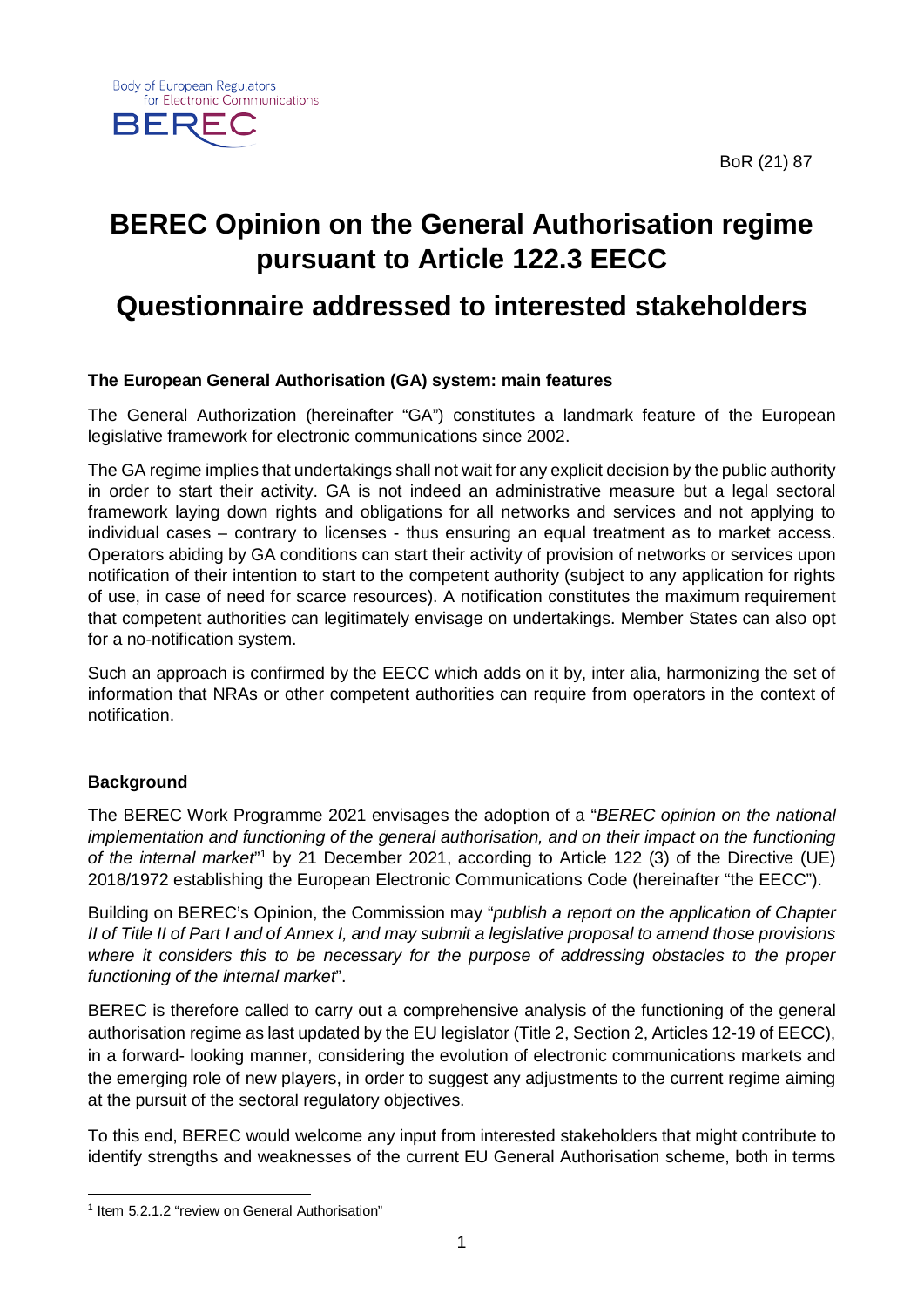of possible areas for improvement in the EU discipline and relevant conceptual operation of the system, as well as of nationally rooted issues.

We would be glad to receive any contribution concerning the stakeholders' view on the implementation and functioning of the relevant *acquis*, of the BEREC template as in the *Guidelines for the notification template pursuant to article 12, paragraph 4 of Directive 2018/1972 of the European Parliament and of the Council[2](#page-1-0)* , as well as on the EU notifications database held by BEREC since December 2020.

BEREC understands that the national transposition of the EECC is still ongoing in most Member States and that little experience can therefore be shared on the implementation of the brand-new GA-related provisions. Accordingly, the BEREC GA Database has recently been launched and is yet to be supplied with several Member States' data; its fully-fledged operation can be foreseen in 2022 when, according to the EECC, all GA notifications are to be uploaded to the BEREC Database. Nevertheless, BEREC would very much appreciate input on the stakeholders' experience and criticalities so far with respect to the EU GA regime (whose landmark features remain unchanged since 1997) and its different national implementations, as well as on the expectations stemming from the novelties introduced by the EECC.

Please complete the respondent details below.

| Stakeholder name                |  |
|---------------------------------|--|
| <b>Contact person</b>           |  |
| Contact person's email address: |  |
| Contact person's phone number:  |  |

### **The EU GA legislative framework**

- 1. What is your experience so far with the EU General Authorisation regime stemming from the **Authorisation Directive[3](#page-1-1)** and its implementation into national legislation for the functioning of the internal market - including market entry - in Member States where you are operational?
	- a. Did you consider this regime effective for reducing requirements for market entry?
	- b. Did you face any obstacles stemming from this regime while entering a market? Which ones?
	- c. Did you experience the GA scheme in more than one Member State? If so, which ones? What is your experience in each Member State, especially regarding the following aspects?
		- i. Did the obligations that you have been subject to differ from a Member State to another, in terms of scope of information to provide in the context of the notification?
		- ii. Did the scope of the activities to be notified differ among Member States? If so, what activities have been exempted from the notification fulfilment in some Member States which have not in other Member States?

<sup>1</sup> <sup>2</sup> Document BoR 19 (113)

<span id="page-1-1"></span><span id="page-1-0"></span><sup>3</sup> Directive 2002/20/EC of the European Parliament and of the Council of 7 march 2002 on the authorisation of electronic communications networks and services (Authorisation Directive).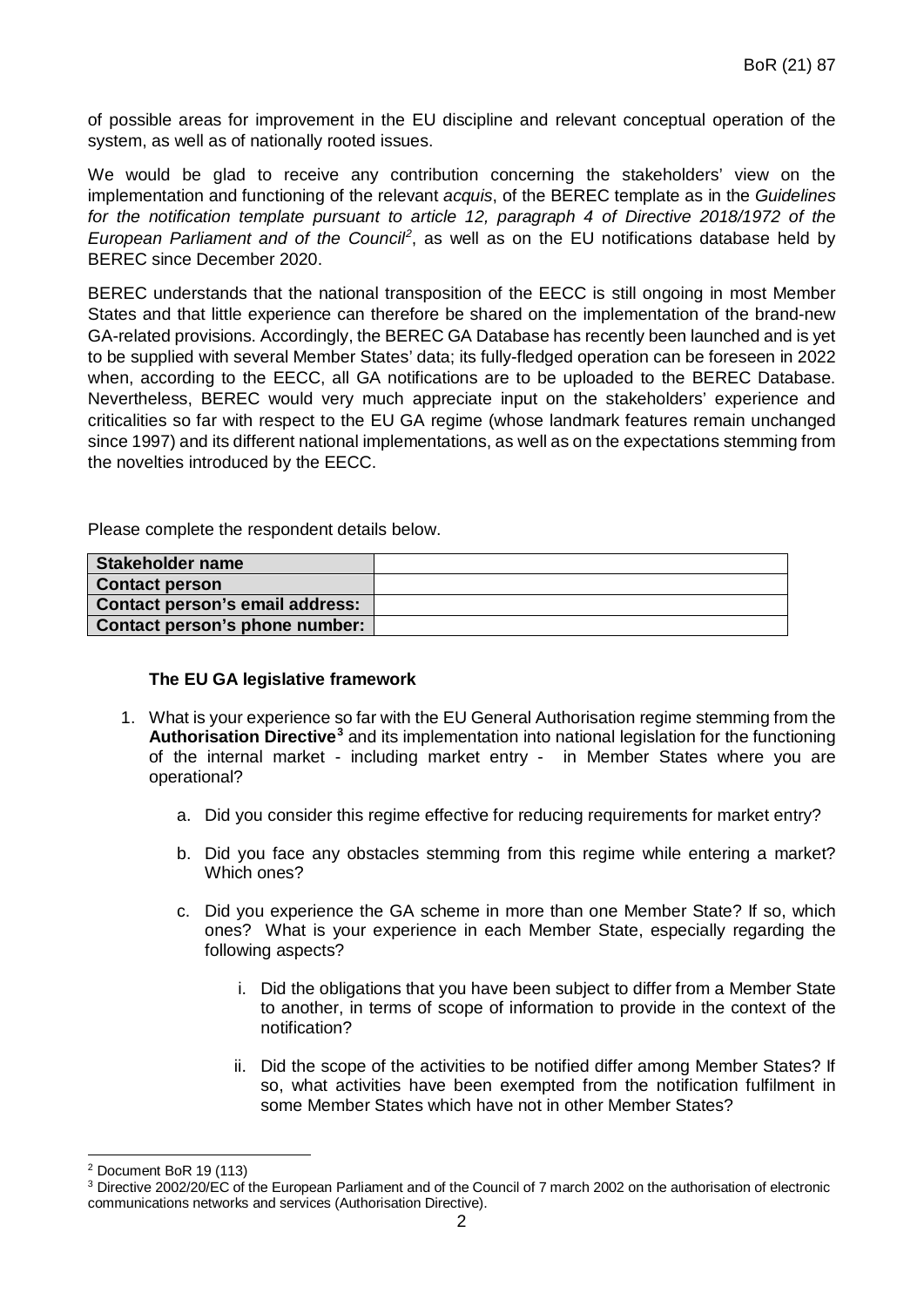- iii. What was the sanctioning regime envisaged in Member States where you are active for non-compliance with the GA obligations?
- d. Please share your views on the overall effectiveness of the EU GA system as designed so far by the EU legislator, best practices you might want to point to, as well as views on the advantages and areas for improvement of the current register of operators' regime.
- 2. In light of the experience with the EU GA regime so far that you have outlined under question 1, considering the legislative changes introduced in 2018, could you please elaborate on the above matters by pointing to any changes detected on the background of the adoption of the EECC?
- 3. Do you consider the changes of the GA regime introduced by the EECC to be helpful in order to improve the functioning of the internal market, including making market entry easier and less burdensome? Please, explain.

### **The notification template as in the** *BEREC Guidelines for the notification template* **and the EU GA database held by BEREC[4](#page-2-0)**

- 1. What are your views regarding the new standardised set of information that NRAs/other competent authorities may ask operators to provide in the context of the notification (art. 12.4 EECC) and the relevant BEREC template?
	- a. Have you got already some experience in this respect?
	- b. Do you expect your market entry-related fulfilments might benefit from these novelties introduced by the EECC in 2018?
- 2. Although the BEREC GA database<sup>5</sup> is yet to be supplied with data from several Member States, what are your preliminary views on its functioning so far?
- 3. According to your experience, to what extent might the procedure designed by the EECC (articles 12-19) effectively help develop the Single Market?
	- a. Is the current design for market entry (notification as the maximum requirement, fixed amount of information that can legitimately be asked from operators, collection of national notifications at EU level in the BEREC GA database) fit for the pursuit of the sectoral regulatory goals?
	- b. Do you have any proposal to make it more efficient and fit for the new challenges posed by the new digital world?

### **Further issues**

1. Could you please share any additional consideration on the whole GA-related system as designed in articles 12-19 EECC?

<sup>1</sup> <sup>4</sup> The template is available within the BEREC Guidelines at the link

<span id="page-2-0"></span>[https://berec.europa.eu/eng/document\\_register/subject\\_matter/berec/regulatory\\_best\\_practices/guidelines/8911-berec](https://berec.europa.eu/eng/document_register/subject_matter/berec/regulatory_best_practices/guidelines/8911-berec-guidelines-for-the-notification-template-pursuant-to-article-12-paragraph-4-of-directive-20181972-of-the-european-parliament-and-of-the-council)[guidelines-for-the-notification-template-pursuant-to-article-12-paragraph-4-of-directive-20181972-of-the-european](https://berec.europa.eu/eng/document_register/subject_matter/berec/regulatory_best_practices/guidelines/8911-berec-guidelines-for-the-notification-template-pursuant-to-article-12-paragraph-4-of-directive-20181972-of-the-european-parliament-and-of-the-council)[parliament-and-of-the-council](https://berec.europa.eu/eng/document_register/subject_matter/berec/regulatory_best_practices/guidelines/8911-berec-guidelines-for-the-notification-template-pursuant-to-article-12-paragraph-4-of-directive-20181972-of-the-european-parliament-and-of-the-council)

<span id="page-2-1"></span>[https://gadb.berec.europa.eu](https://gadb.berec.europa.eu/)